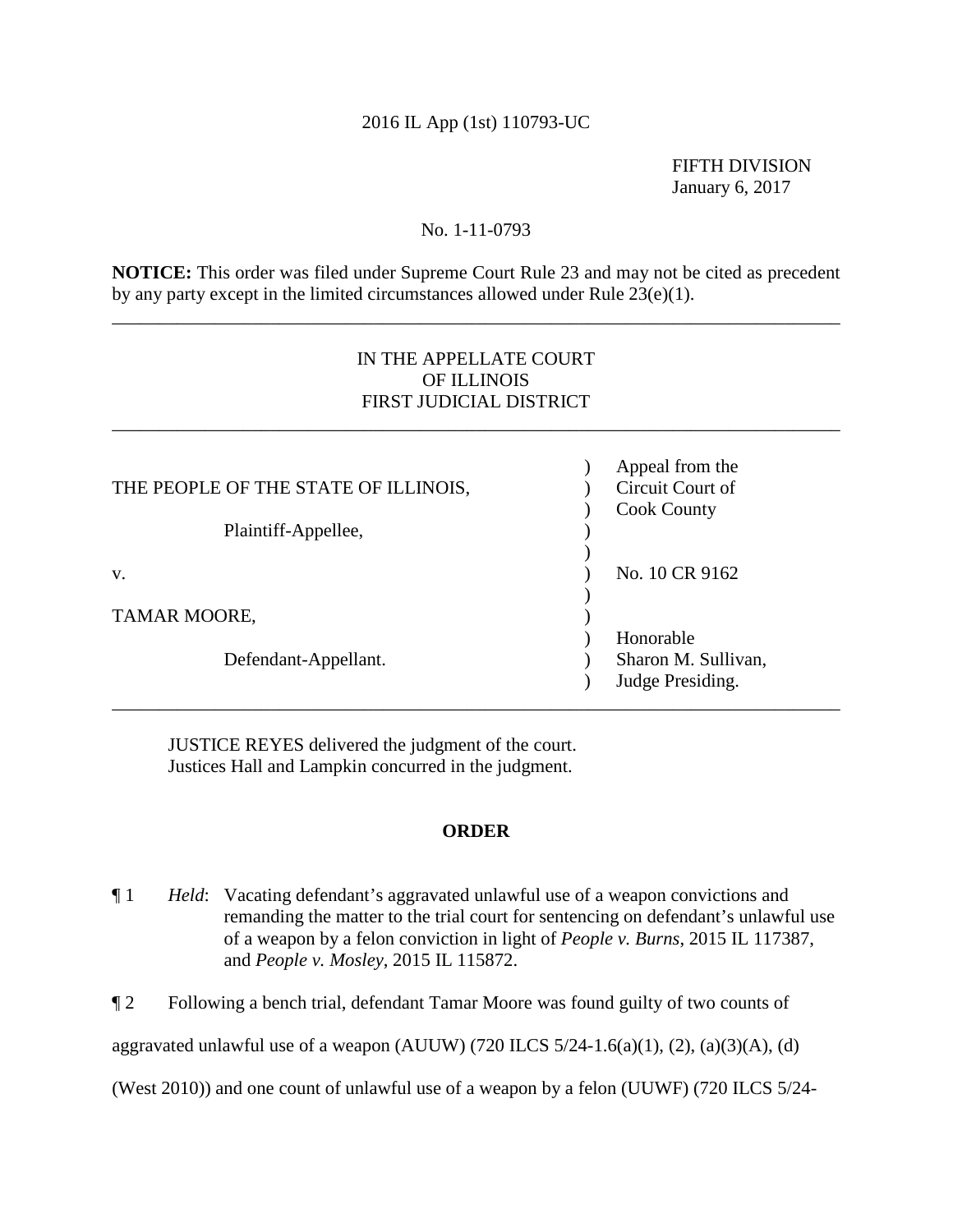to three years and six months of imprisonment on count I for AUUW (720 ILCS 5/24-1.6(a)(1), (a)(3)(A), (d) (West 2010)). In his initial appeal, defendant contended: (1) the State failed to (2) his conviction under the AUUW statute violated his second amendment rights of the United offenses, affirm his conviction for the UUWF offense, and correct the mitimus.<br> **T** 3 BACKGROUND 1.1(a), (e) (West 2010)). After merging the counts into one, the trial court sentenced defendant prove his guilt beyond a reasonable doubt because the officers' testimony was not credible; and States Constitution (U.S. Const., amend. II). This court initially affirmed defendant's conviction, finding: (1) the trier of fact could have reasonably found the arresting officers' testimony credible; and (2) the AUUW statute was constitutional. *People v. Moore*, 2013 IL App (1st) 110793. The Illinois Supreme Court subsequently entered a supervisory order directing us to vacate our judgment and reconsider our opinion in light of *People v. Aguilar*, 2013 IL 112116. *People v. Moore*, No. 115935 (Ill. Jan. 29, 2014). Upon further examination, we reaffirmed defendant's conviction. *People v. Moore*, 2014 IL App (1st) 110793-B. Thereafter, our supreme court entered another supervisory order directing us to vacate our judgment and reconsider our opinion in light of *People v. Burns*, 2015 IL 117387. *People v. Moore*, No. 117919 (Ill. Jan. 20, 2016). With additional consideration, we vacate defendant's convictions for the AUUW

¶ 4 The State charged defendant by information on May 19, 2010, with two counts of AUUW and one count of unlawful use of a weapon by a felon. The State based the charges on police testimony that defendant, a previously convicted felon, possessed a loaded and concealed handgun while in public.

¶ 5 At a bench trial, the State presented the testimony of Sergeant Michael Saladino (Saladino) and Officer Bjornn Millan (Millan) of the Chicago police department. Both officers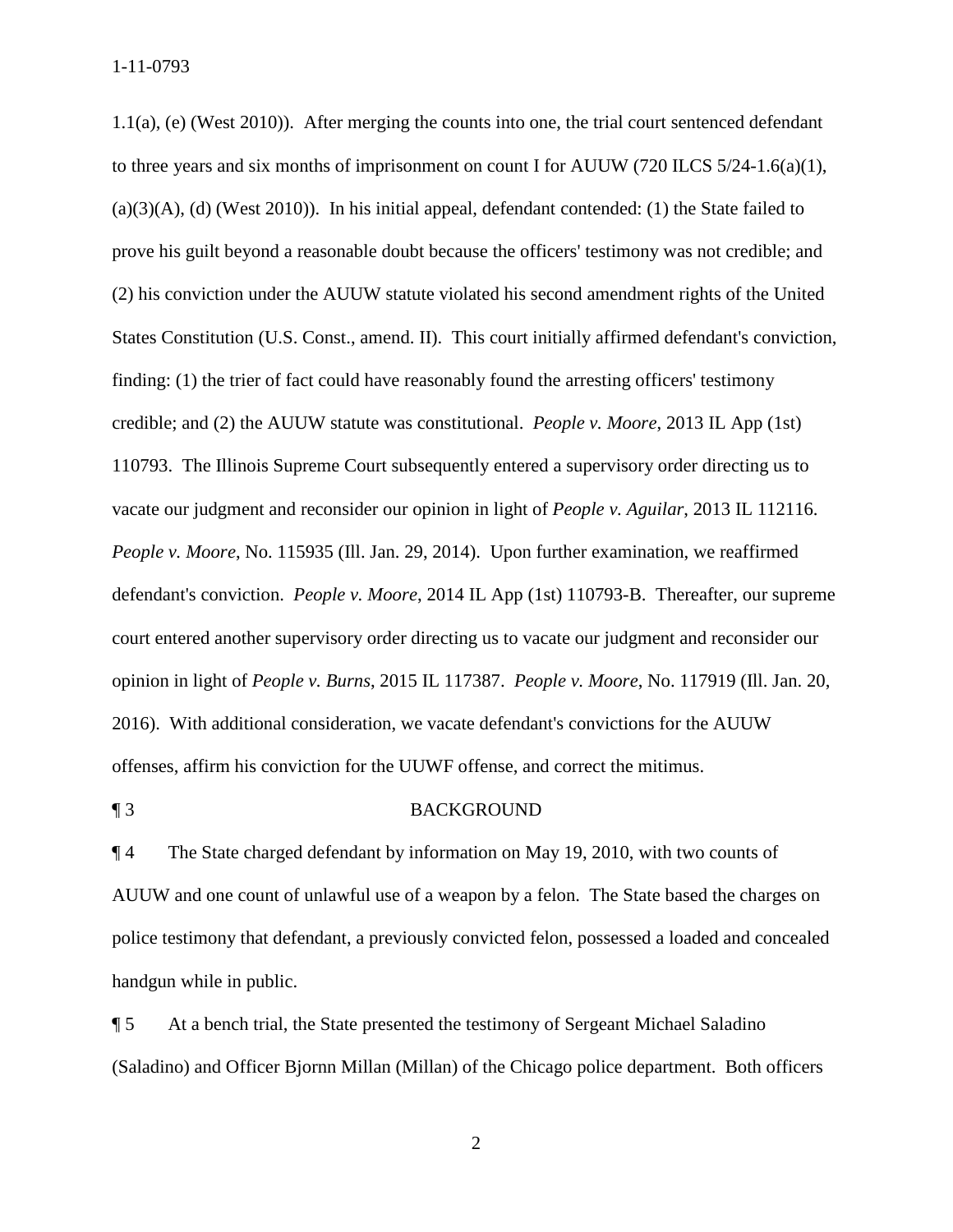testified that early in the morning on May 6, 2010, they were patrolling the intersection of North Avenue and Mayfield Avenue on the west side of Chicago. The Chicago police department sent Saladino, Millan, and Officer Joseph Plovanich (Plovanich) to survey the area after receiving numerous complaints about violent activity originating from a social club operating near the intersection. The officers observed the intersection from their respective marked squad cars, which were parked next to each other on North Avenue.

 their vehicle, approaching the group. Millan testified he observed defendant appear from under ¶ 6 At approximately 4:15 a.m., the officers observed a group of men congregating at the southeast corner of the intersection. The group then began moving south down Mayfield Avenue. Millan and Plovanich turned left on Mayfield and drove south to investigate. Saladino turned his vehicle around to improve his line of sight, stopping in the intersection and facing south approximately 50 to 75 feet away from the group. Saladino testified that after Millan and Plovanich passed defendant, he observed defendant stop in front of a tall bush, reach into his waistband with his right hand, and pull out a handgun. According to Saladino, defendant dropped the weapon and kicked it under the bush. Millan and Plovanich then stopped and exited the bush to rejoin the rest of the group. While Saladino and Plovanich secured all of the members of the group, Millan searched the bush, where he recovered a loaded semiautomatic pistol.

 guilty on all counts. At a subsequent hearing, the trial court merged counts II and III into count ¶ 7 Based on the testimony establishing the foregoing facts, the trial court found defendant I, sentencing defendant on AUUW (720 ILCS 5/24-1.6(a)(1), (d) (West 2010)).

### ¶ 8 ANALYSIS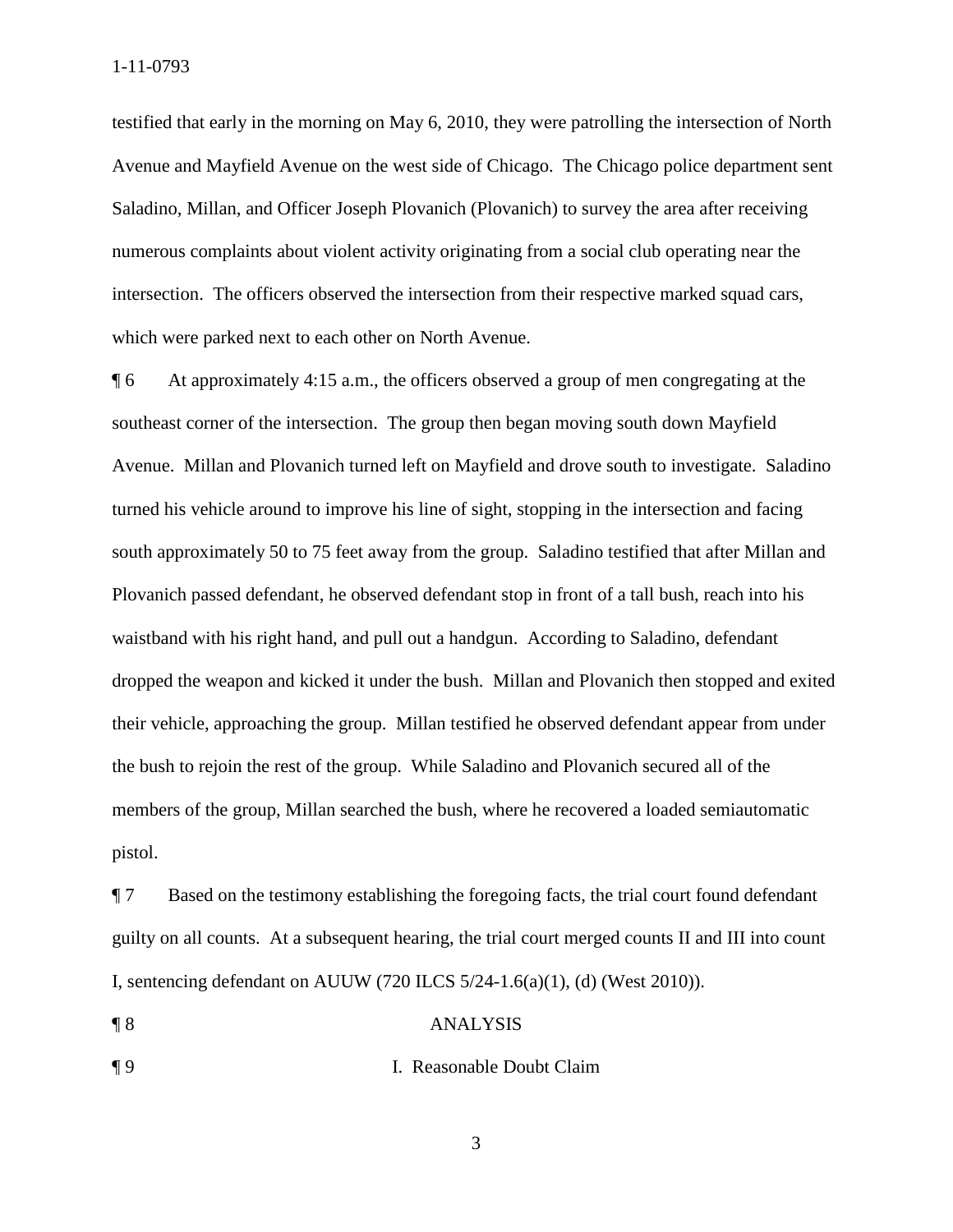1-11-0793

 reasonable doubt because the testimony used to convict him was "inherently unbelievable." that it raises a reasonable doubt of the defendant's guilt. *Id.*  ¶ 10 Defendant argues the trial judge could not have found him guilty of the charges beyond a When a defendant challenges the sufficiency of the evidence, as defendant does here, the reviewing court must decide whether, after viewing the evidence in the light most favorable to the prosecution, any rational trier of fact could have found the elements of the crime beyond a reasonable doubt. *People v. Evans*, 209 Ill. 2d 194, 209 (2004). This court will not reverse a decision by the trier of fact unless the evidence is so unreasonable, improbable, or unsatisfactory

 in—that is, being pursued by law enforcement—and hardly improbable. Indeed, a criminal opting to dispose of contraband after becoming aware of a police presence is not only believable, pursued by officers, defendant tossed away a bag of crack cocaine); *United States v. Ryerson*, ¶ 11 According to defendant, the idea that he would remove a weapon from his person in the vicinity of the police belies common sense; in other words, no one would ever be so foolish and, therefore, there must be some reasonable doubt as to whether the officers testified truthfully. To the contrary, we find defendant's actions are consistent with the situation that he found himself but also common. See, *e.g.*, *California v. Hodari D.*, 499 U.S. 621, 623 (1991) (while being 545 F.3d 483, 486 (7th Cir. 2008) (incarcerated defendant requested from prison to have his friend dispose of the machine gun hidden in his garage before the police discovered it); *People v. Comage*, 241 Ill. 2d 139, 142 (2011) (after officers arrived in parking lot, defendant ran away and threw drug paraphernalia over a fence); *In re M.F.*, 315 Ill. App. 3d 641, 643-44 (2000) (upon hearing police knock and announce their presence, defendant exited the apartment through a window and began to throw bags of cocaine towards the street).

¶ 12 According to the testimony of Saladino and Millan, they observed defendant and his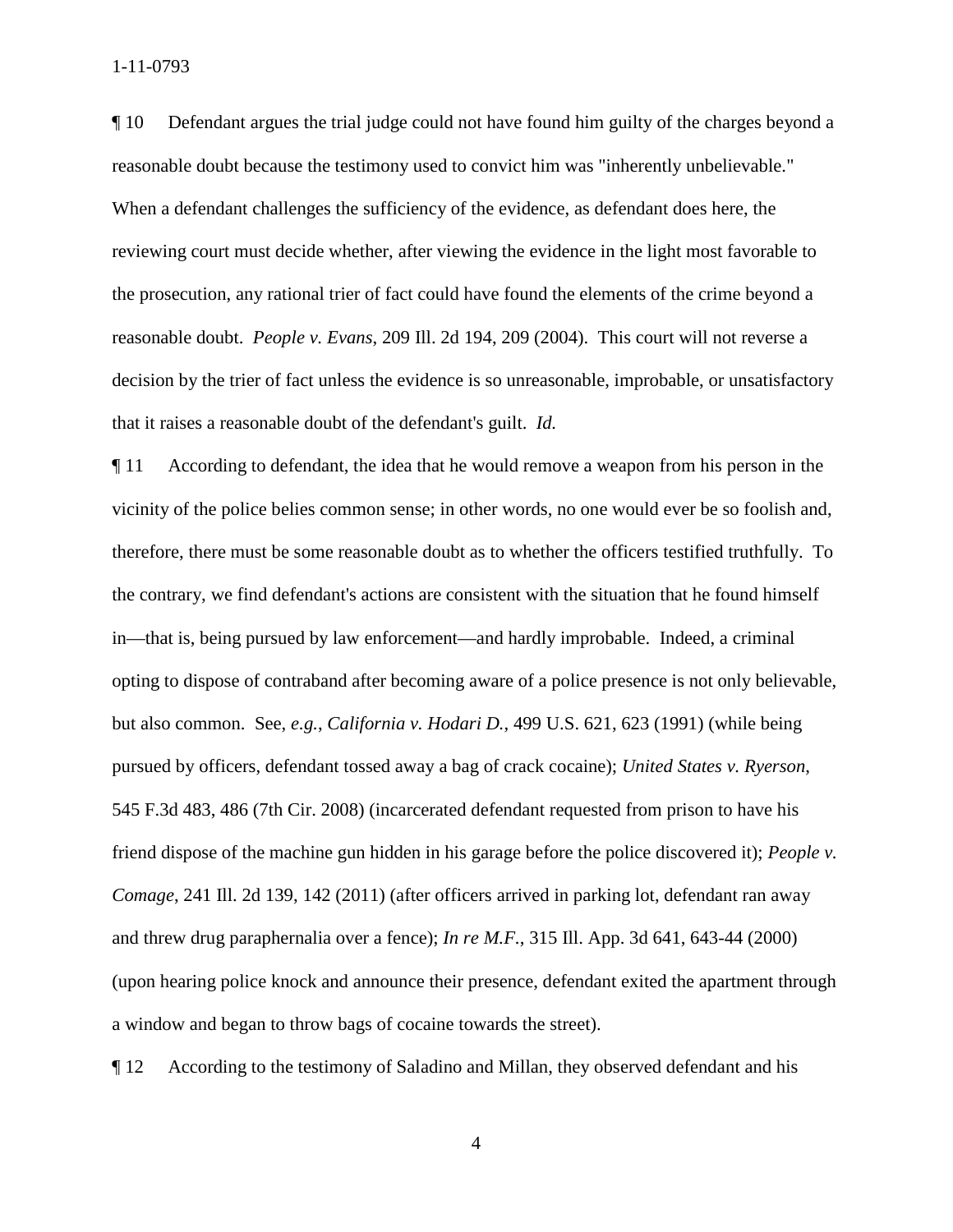group from their marked police vehicles from a short distance away. It is certainly believable possession of the weapon—attempted to rid himself of the firearm before the officers had an rational trier of fact could conclude defendant decided he could safely and quickly abandon the that defendant—aware of both nearby law enforcement and of the fact that he was illegally in opportunity to detain him. Millan and Plovanich had passed defendant on the street and defendant never turned around to see that Saladino had changed his position. With no evidence to suggest defendant realized Saladino had a direct view of his abandonment of the weapon, a weapon at this point without being detected. Moreover, contrary to defendant's assertions, the fact that he used his right hand to accomplish this task, despite being left handed, does not make the officers' account any less credible. Accordingly, we do not find defendant's argument that the officers' testimony is "inherently unbelievable" persuasive.

 stories, Saladino and Millan cannot reasonably be believed. ¶ 13 Defendant further contends police officers frequently fabricate stories (referred to as "dropsy" testimony) of criminal suspects conveniently dropping evidence in plain view of a police officer in order to circumvent the search and seizure restrictions of the fourth amendment. See *People v. Ash*, 346 Ill. App. 3d 809, 816 (2004) ("A 'dropsy case' is one in which a police officer, to avoid the exclusion of evidence on fourth-amendment grounds, falsely testifies that the defendant dropped the [evidence] in plain view \*\*\*."). According to defendant, false "dropsy" testimony is commonplace and has become a pervasive problem that threatens the legitimacy of the justice system. Defendant supports this claim with various newspaper and law review articles that either directly or indirectly comment on the phenomenon. These reports allegedly establish the widespread nature of false "dropsy" testimony, thereby undermining the officers' version of events. In short, defendant argues because police frequently invent such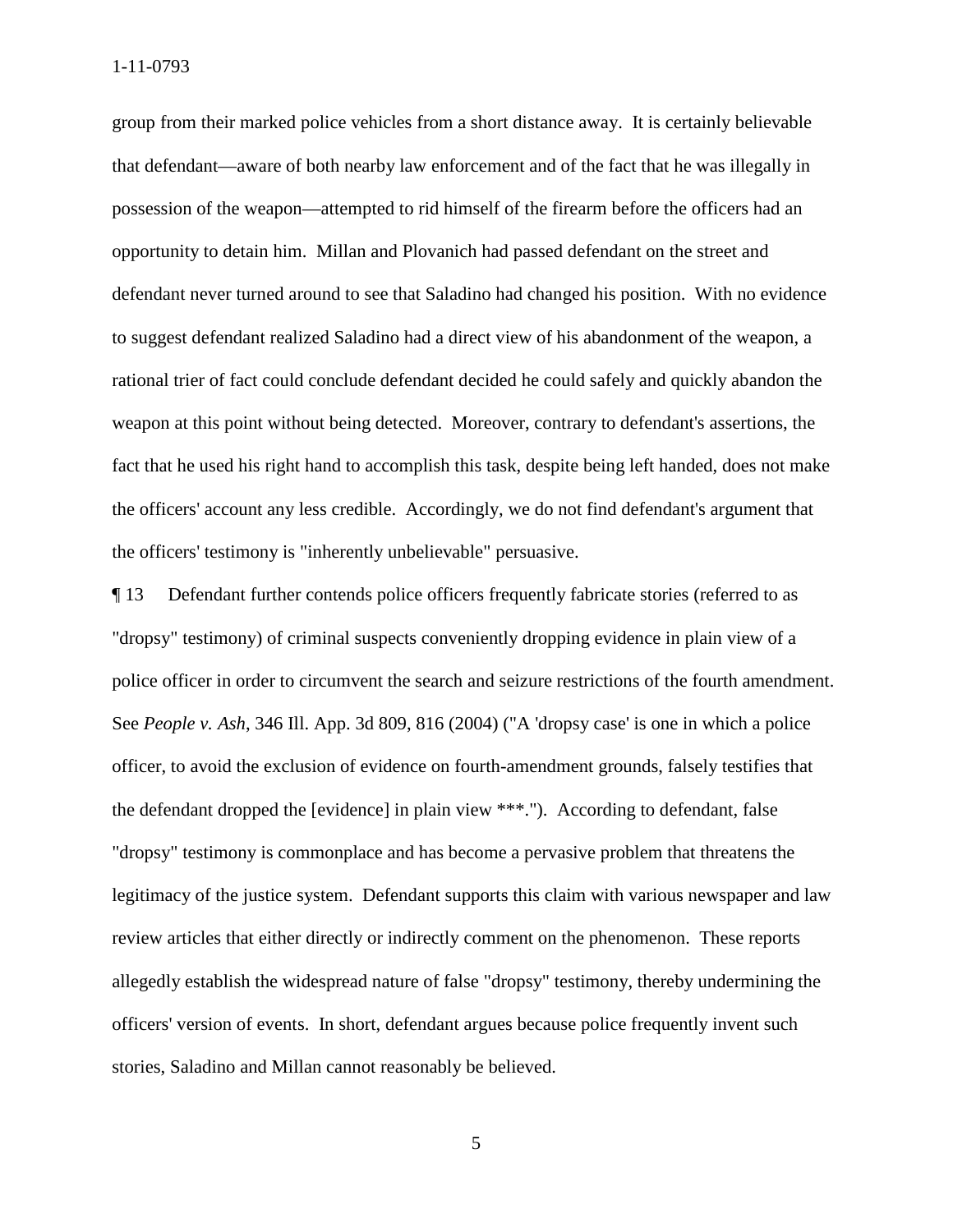1-11-0793

 problem, it does little to discredit the officers' testimony in this case. It does not follow that defendant's dropping of contraband were insufficient to render the trier of fact's credibility ¶ 14 Even assuming, however, that this anecdotal evidence actually establishes a trend or because other police officers have falsified similar testimony in the past that reasonable doubt has been conclusively established here. At best, such evidence suggests one would be wise to consider the frequency of police perjury as a factor when judging credibility. Such evidence does not, however, compel the trier of fact to disbelieve any officer's testimony that describes witnessing a defendant dropping or abandoning contraband. See, *e.g.*, *People v. Gustowski*, 102 Ill. App. 3d 750, 753-54 (1981) (discrepancies in the officers' testimony pertaining to the determination unreasonable).

 to the prosecution, the trial judge reasonably could have found the elements of the crime of either ¶ 15 After considering all of the evidence in this case, the trial judge found the officers to be credible. The trier of fact is the sole judge of credibility at trial and defendant has not established the trial court's determination was so improbable and unreasonable that we must reverse. *People v. Hernandez*, 278 Ill. App. 3d 545, 552 (1996). Viewing the evidence in a light most favorable AUUW or UUWF established beyond a reasonable doubt. *Evans*, 209 Ill. 2d at 209.

¶ 16 II. Second Amendment

¶ 17 In his initial brief, defendant argued his conviction under the AUUW statute violated his right to keep and bear arms under the second amendment of the United States Constitution, relying on *District of Columbia v. Heller*, 554 U.S. 570 (2008), and *McDonald v. City of Chicago*, 561 U.S. 742 (2010). Section 24-1.6 of the AUUW statute provides in relevant part:

"(a) A person commits the offense of aggravated unlawful use of a weapon when he or she knowingly: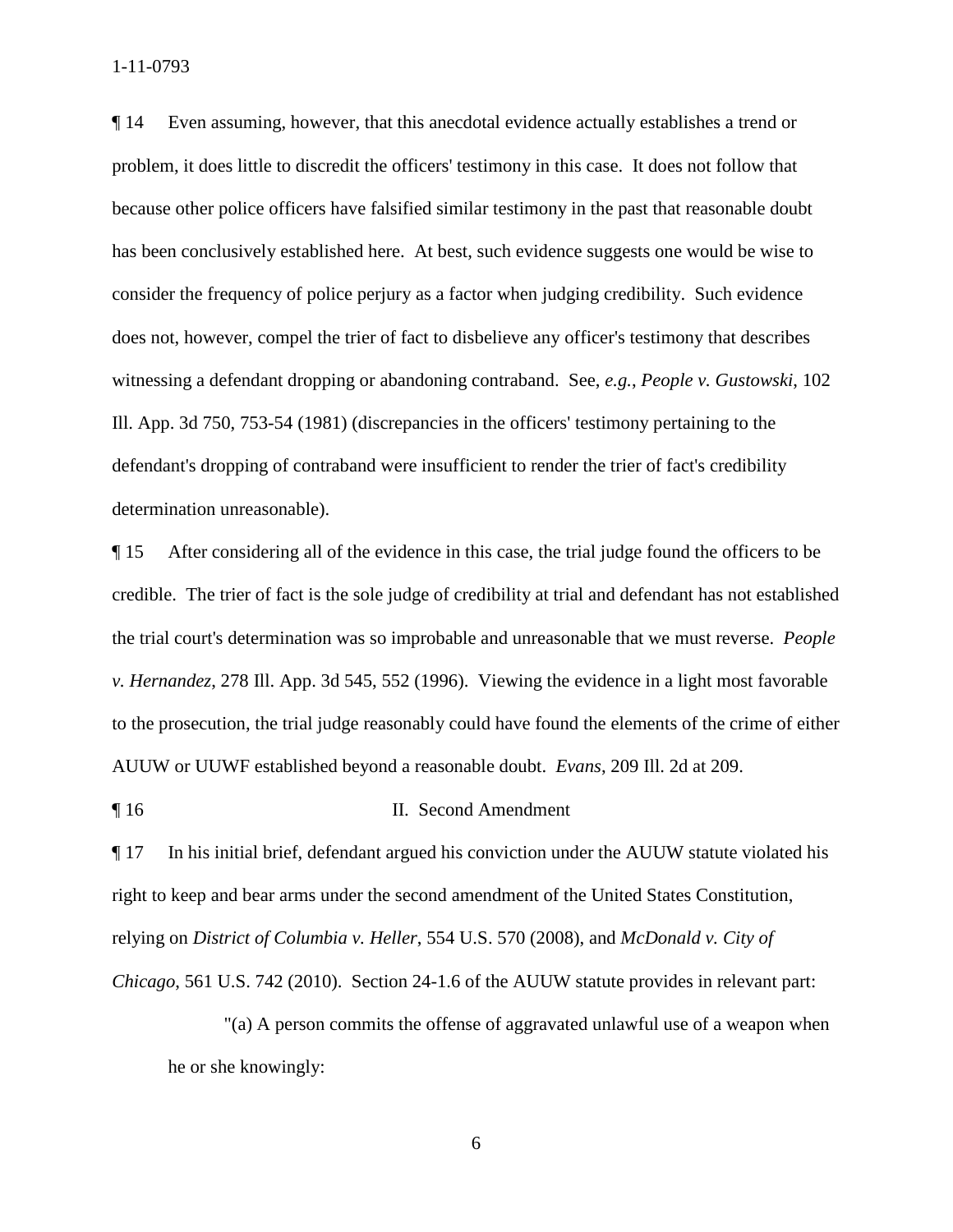(1) Carries on or about his or her person or in any vehicle or concealed on or about his or her person except when on his or her land or in his or her abode, legal dwelling, or fixed place of business \*\*\* any pistol, revolver, stun gun or taser or other firearm; or

(2) Carries or possesses on or about his or her person, upon any public street, alley, or other public lands within the corporate limits of a city, village or incorporated town, except when an invitee thereon or therein, for the purpose of the display of such weapon or the lawful commerce in weapons, or except when on his or her own land or in his or her own abode \*\*\* or fixed place of business, any pistol, revolver, stun gun or taser or other firearm; and

(3) One of the following factors is present:

(A) the firearm possessed was uncased, loaded and immediately accessible at the time of the offense[.]

\*\*\*

(d) Sentence.

(1) Aggravated unlawful use of a weapon is a Class 4 felony; a second or subsequent offense is a Class 2 felony for which the person shall be sentenced to a term of imprisonment of not less than 3 years and not more than 7 years.

\*\*\*

 previously convicted of a felony in this State or another jurisdiction is a Class 2 (3) Aggravated unlawful use of a weapon by a person who has been felony for which the person shall be sentenced to a term of imprisonment of not less than 3 years and not more than 7 years." 720 ILCS 5/24-1.6 (West 2010).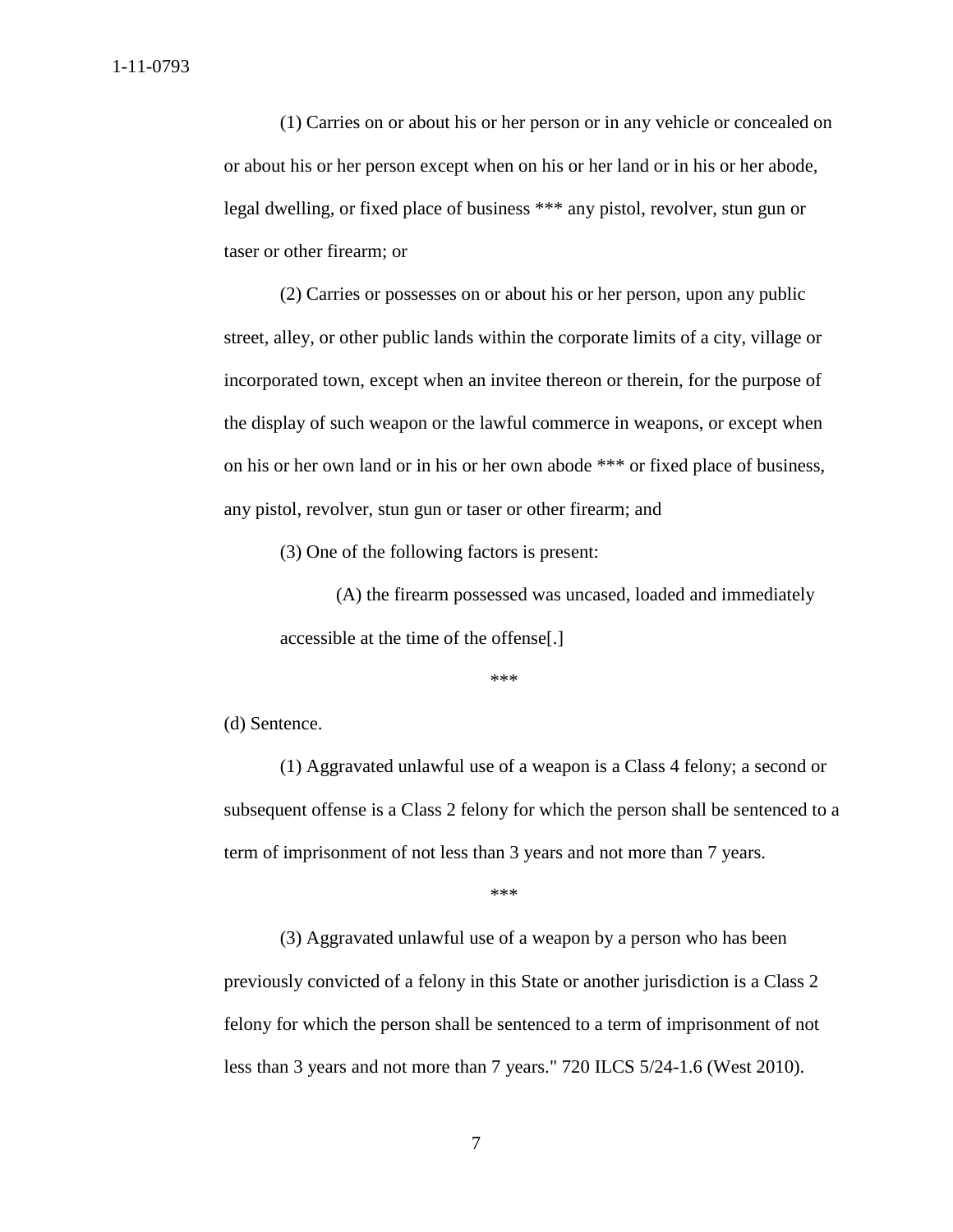(a)(3)(A) of the AUUW statute. *Burns*, 2015 IL 117387, ¶ 19. Our supreme court noted that in a Class 2 offender, the law was facially invalid and that it was "not enforceable against anyone." ¶ 18 In *Burns*, our supreme court considered a constitutional challenge to section 24-1.6(a)(1), *Aguilar*, it held that the provision was facially unconstitutional because it impermissibly infringed on the rights granted by the second amendment to the United States constitution. *Id.* ¶ 15. The court stated that, regardless of whether a defendant is sentenced as a Class 4 offender of *Id.*  $\P$  24, 32. Accordingly, we vacate defendant's conviction and sentence for AUUW under section 24-1.6(a)(1), (a)(3)(A).

 own abode or place of business at the time of the offense. After the parties provided vacate defendant's conviction of AUUW under count II. See *Aguilar*, 2013 IL 112116, ¶ 22;  $\P$  19 Defendant was also found guilty on count II pursuant to section 24-1.6(a)(2), (a)(3)(A) of the AUUW statute, which charged that defendant knowingly carried or possessed on or about his person a firearm, on a public street within the city of Chicago, which was "uncased, loaded and immediately accessible." The charge further alleged defendant was not on his own land or in his supplemental briefs to this court, section  $24-1.6(a)(2)$ ,  $(a)(3)(A)$  of the AUUW statute was also found to be unconstitutional in *People v. Mosley*, 2015 IL 115872, ¶ 25. Although the defendant in *Mosley* was sentenced as a Class 4 offender, in light of our supreme court's subsequent opinions in *Aguilar* and *Burns* and in the interest of judicial economy, we conclude the class of the offense has no bearing on the constitutionality of the AUUW statute and, therefore, we *Burns*, 2015 IL 117387, ¶¶ 22, 25, 30.

### ¶ 20 CONCLUSION

 (a)(3)(A) as unconstitutional. We further note that the trial court also found defendant guilty of  $\P$  21 In sum, we vacate defendant's convictions for AUUW under sections 24-1.6(a)(1), (2),